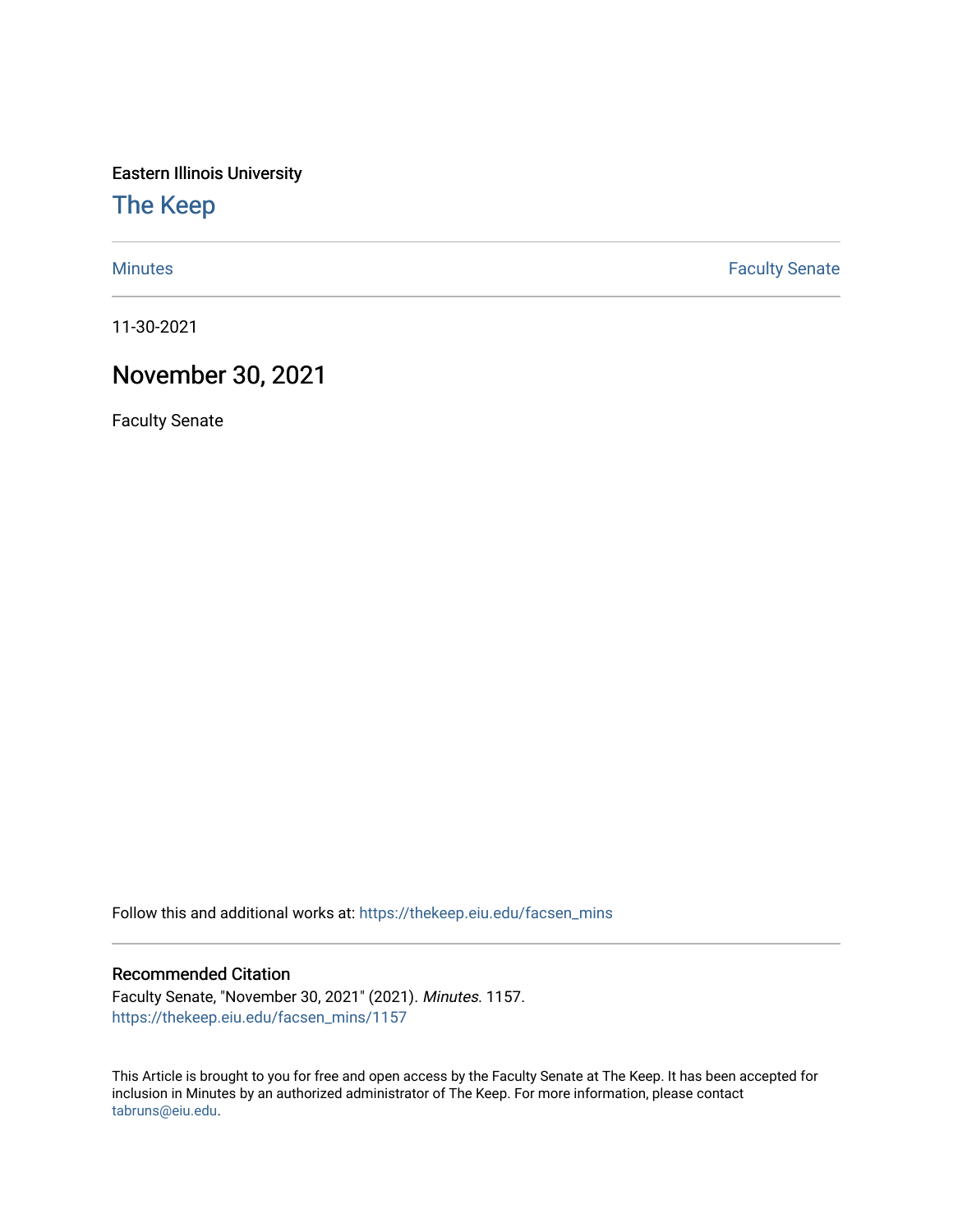Agenda and Minutes Faculty Senate 2021-2022 November 30, 2021

Members Present: Teshome Abebe, Todd Bruns, Brad Decker, Stephen Kozlowski, Nichole Mulvey, Alicia Neal, Jeanne Okrasinski, Andrew Parrish, Will Porter, Steve Scher, Jeff Stowell, Larry White, Prabin Karki

Guests: Coryn E Brock (DEN), Jay Gatrell (Provost), Linda Holloway (Office of Human Resources), Robert Le Cates (DEN), Kim Turner (CLAS, Staff Senate),

- I. Approval of minutes from 11/09; Motion by Senator Decker, Second by Senator Karki; approved unanimously and will be posted on Faculty Senate website.
- II. Committee reports
	- a. Exec (Bruns/Stowell/Mulvey)
		- i. Senator Bruns attended BOT meeting on November  $12<sup>th</sup>$  and provided a few highlights of information shared.
			- 1. New Chief of Police was hired and will be starting on January 4
			- 2. Fall semester COVID numbers: 76% of students fully vaccinated, 78% of faculty/staff fully vaccinated; 1.3% positivity rate for semester, with a slight increase after Homecoming
			- 3. Ken Wetstein, Office of Advancement, gave a report on financial information; though there has been a decline in number of donors giving under \$1,000, overall donations have increased over previous years, with over \$1.2 million total.
			- 4. Alumni Association increased membership fee, with the membership increase difference to be used for student scholarships.
			- 5. Commencement is planned and will take place as intended on December 18<sup>th</sup> with great speaker, Lawrence Tucker.
		- ii. Senator Bruns will be holding a faculty meet-up for FDIC next week, focusing on service. This is a new program introduced by FDIC this year.
		- iii. SURS actuarial tables are changing on July 1. This could impact Tier I employees and if faculty are considering retiring, they are encouraged to speak with SURS.
		- iv. Plans for the new Science Building continue. This building is intended to be a south gateway to campus and tentative plans include a possible 3-4 story building south of Tarble.
		- v. CENCERE project is underway and working to develop more teaching spaces and will look to collaborate use with Lakeland College as well.
		- vi. Senator Stowell reported the textbook rental e-book/open educational resource pilot will involve about 13 courses in the spring. Data are collected from students at the end of the semester about using these resources.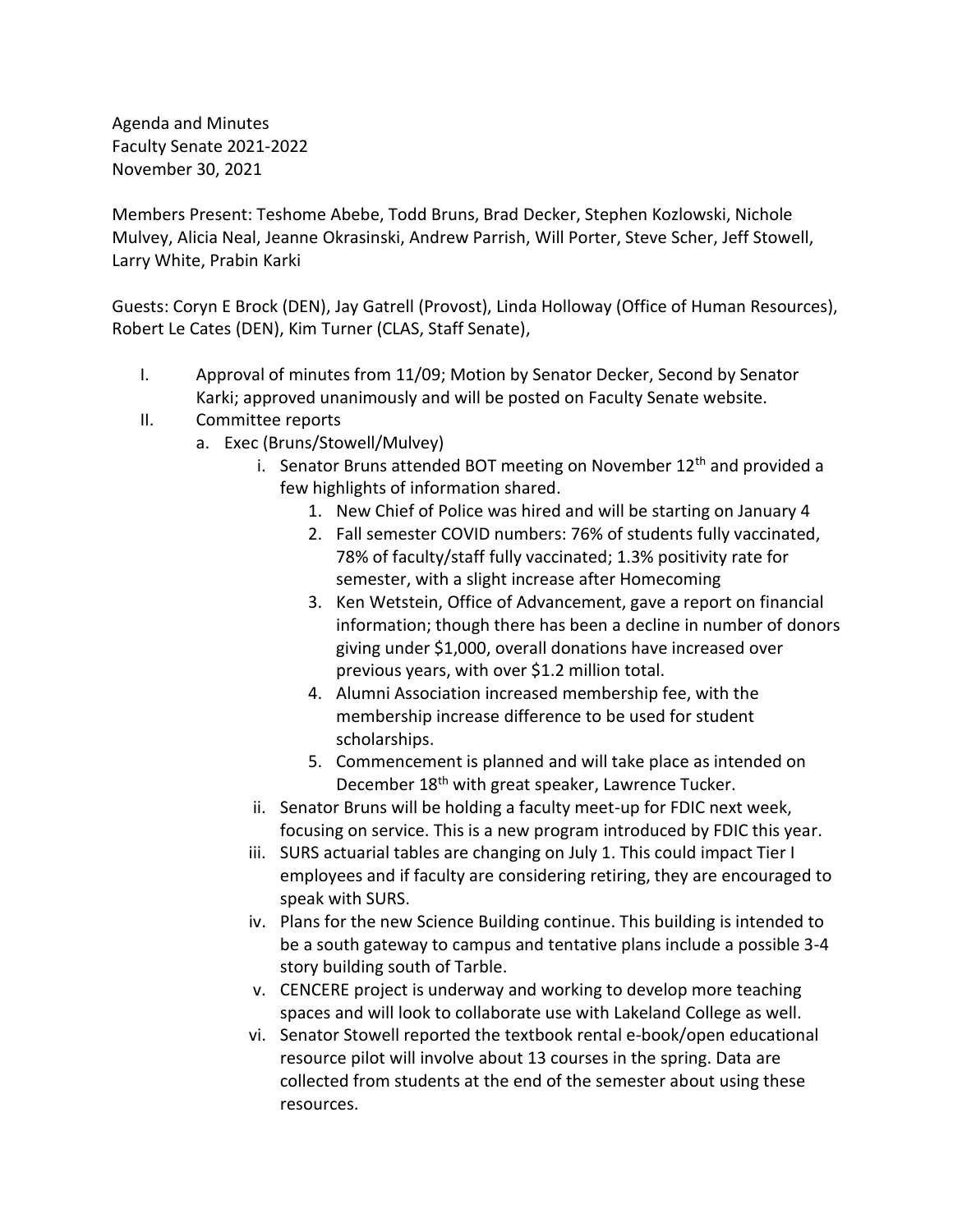- 1. Senate discussed asking FDIC to sponsor a workshop or more information about where faculty can find OER. Faculty are encouraged to reach out to library staff, who can assist faculty in finding specific resources.
- vii. President Glassman asked for an appointment of a faculty member to upcoming Chief/Senior Diversity Officer search committee. Please contact Senator Bruns if you are interested in participating.
- viii. Eric Davidson is looking to form a search committee for the hiring of counselor and requested a member from faculty senate who is interested in student mental health. Contact Senator Bruns if interested.
- ix. FS discussed an email from a student in the environmental health and sustainability class regarding reducing plastic waste on campus. The student discussed a possible project of providing all of the EIU community with a reusable bottle to incentivize students to not use as much single use plastics. It was noted that, because of the pandemic, recyclable waste bins for plastic have been removed around campus. The student stated that they hoped to further incentivize students to use these types of bottles by talking to food services on campus to see if people could bring their bottles in and receive a discount of some kind for using them. The email asked for FS support/additional ideas related to this concern, as this would include a possible student fee for purchase of reusable bottles.
	- 1. FS discussed the feasibility of reusable water bottles actually decreasing the use of plastic water bottles based on convenience.
	- 2. Additional discussion occurred regarding if this is about water bottles or about availability of water fountains that would allow refilling of water bottles. Would installation of water refilling stations be more feasible?
	- 3. Senator Bruns will respond to the student with our discussion points and ideas.
- b. Elections & Nominations (Stowell)
	- i. Senator Stowell sent an email to CLAS today looking to fill one open spot on Faculty Senate for Spring 2022.
- c. Student & Staff Relations (Karki/Davis/Bruns)
	- i. Senator Karki provided an update of student senate activities. The last meeting was cancelled due to Wellness Days and they will meet later this week, so no report was provided.
- d. Faculty Forum (Mulvey)
	- i. No report.
- e. Awards (Bruns)
	- i. Senator Bruns is awaiting appointments from a couple of offices for specific campus awards and then planning can move forward.
- III. Provost's Report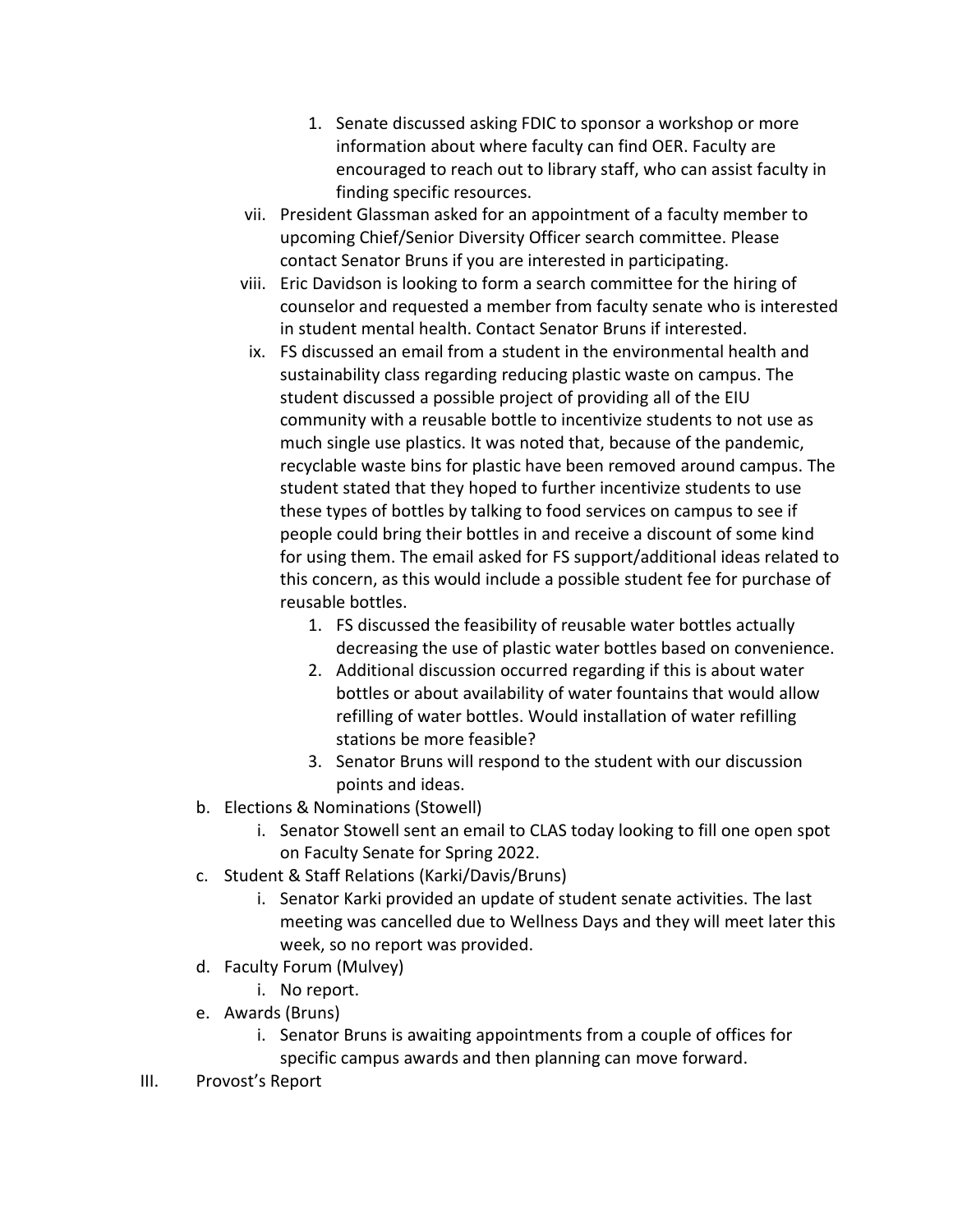- a. Provost Gatrell discussed a document about new, consolidated, and closed program updates since fall 2015 that was shared at the recent BOT meeting. There are 11 new or Reasonable and Moderate Extension programs, which comprises about 25% of our total enrollment for the university now. Changes in modality clearly had an impact in enrollment (offering more online program options) as well as flexibility and realignment in programming to meet student and societal needs. Senators asked questions about and discussed specific programming and consideration about future new programs. Senate also discussed specializations within programs and related growth in those areas as well as the APEER report.
- b. Provost Gatrell provided context for recent mental health days considering anticipated Faculty Senate discussion. Given the strain on campus this semester for students, athletes, faculty, and staff and feedback from campus and community health care providers, the university determined to use mental health days to allow campus to pause and reflect on ways to improve as a community. The placement of the days in the middle of the week was intentional so that the EIU community could come together and participate in programming available. The communication about the mental health days occurred when it did because administration didn't want to provide information to the campus community without having programming in place available on those days. Provost Gatrell commended the Student Affairs office for their quick and responsive work in preparing for the programming and making services available. Faculty and students utilized the time available, with examples including faculty providing guided hikes around Lake Charleston, classes having brunch together, students participating in games and comradery on the quads, and craft activities in Union so well attended that they ran out of materials and supplies. Provost Gatrell noted that this is important, difficult work and thanked the faculty for providing space and grace to participate in those days.
- IV. Update: Naming Commission (Scher)
	- a. Senator Scher provided a planned timeline for the naming committee's role. All of the potential names were reported in the DEN on Monday, November 30<sup>th</sup>. Members are researching the history of the 8 nominated name finalists and their relation and significance to the university and will provide feedback to President Glassman, who will then provide 3-4 of these names to the BOT for consideration at the January meeting. The intent is to have the BOT make a decision on a new name at their April meeting. Any faculty who wish to discuss the name finalists are encouraged to reach out to Senator Scher.
- V. Guest Speakers: HR Director Linda Holloway from the Benefits Office
	- a. Linda Holloway shared information about the employee assistance program with a brand new provider, GuidanceResources Program. Some benefits include:
		- i. Five free counseling session per incident (e.g., divorce, financial stress) per year. At end of free visits, will help you find a provider within your insurance plan to find local providers.
		- ii. Financial counseling and legal guidance